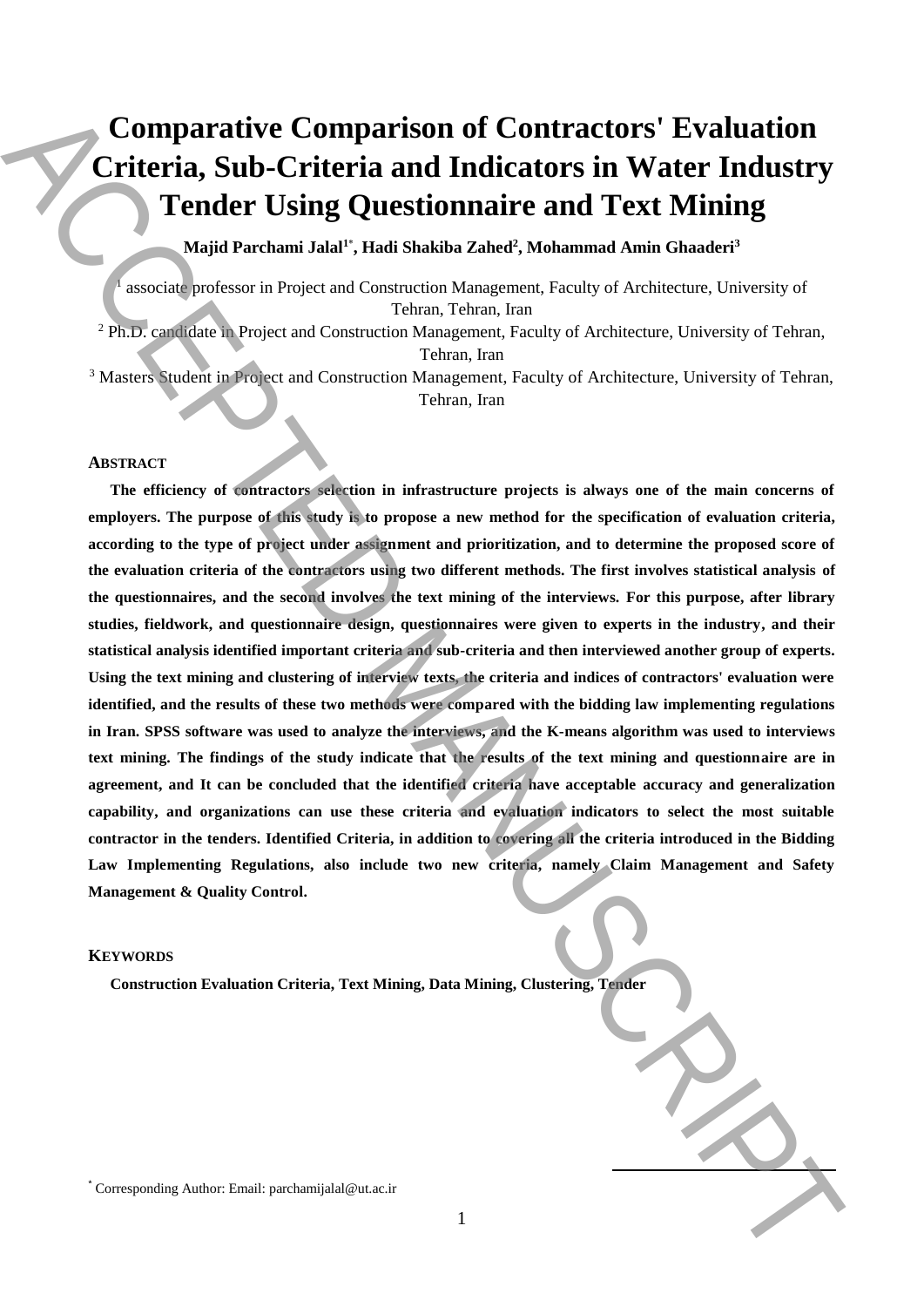## **1. Introduction**

Today, choosing the most suitable contractor is one of the most important decisions for employers. Contractor evaluation requires evaluation criteria and indicators [1]. In most of the researches used to identify contractors 'evaluation criteria, a questionnaire tool has been used to identify contractors' evaluation criteria [2] [3]. One of the disadvantages of identifying contractors' evaluation criteria using the questionnaire is that the way the questionnaire is designed and the factors that are mentioned may influence the audience's orientation and affect the way the questionnaire is filled. Compensating for this weakness led the researchers to identify contractors' evaluation criteria and indicators using two complementary tools, a questionnaire, and a text mining. The overall process of the research is shown in Figure 1.



Figure 1- Research process

#### **2. Methodology**

This research consists of three parts. In the first part, contractors evaluation criteria were identified using library studies and questionnaire tools and In the second part, water industry experts were interviewed and text mining operations were conducted on the Interview transcripts. Then they were compared, and finally, the findings of the research were compared with the bidding law implementing regulations in Iran. In other words, contractors evaluation criteria and indicators are identified using a questionnaire, statistical analysis, and text mining, and after comparing the results, final criteria are presented. The statistical population consists of 78 people working in the marketing offices of a consulting firm. 64 industry experts from two different companies (to ensure the generalizability of the research results) were identified and invited, and 50 of them agreed to participate in the research. The experts were randomly divided into two equal groups. Opinions of the first group were collected through questionnaires and statistical analysis, and the second group's opinions were collected by interview and text mining tools.

#### **3. Discussion and Results**

In this study, the Delphi method was used to design the questionnaire. Pairwise comparisons were used to determine the significance ratio of each of the main criteria in Expert Choice software. To determine the significance of the sub-criteria, respondents were asked to assign a number from 1 to 7 to each sub-criteria. The number 1 represents the least important, and the number 7 represents the most important. Then the mean scores assigned to each sub-criteria were calculated and considered as the significance index. Seven main evaluation criteria and 14 sub-criteria and their weight were identified by questionnaire

In the data preprocessing step, stop words were removed. To perform text mining operations, the textual data must first be converted to numerical vectors to be processed by software [4]. This way unstructured data is converted to structured data. With the "Generate TFIDF" operator, words are converted to numerical vectors, and the text of the interviews is converted to a numerical matrix. TF-IDF is a statistical proposition which means the weight of the words that represents the importance of the words in the text. After calculating the TF-IDF matrix, clustering operation was performed on this matrix using the K-means algorithm. The value of K, which represents the number of clusters, was determined from 2 to 10, respectively, and each clustering result was recorded, and by comparing them, it was concluded that  $K = 6$  produced the most appropriate cluster composition [5]. After performing the clustering operation, the data were subdivided into 6 different clusters, and the keywords in each cluster were identified using two criteria, TF-IDF value and cluster center value for each word [6]. The topic of each cluster was considered as the main criteria and it was found that the topics of the 5 clusters are highly correlated with the 5 main criteria identified by the questionnaire. and the sixth cluster can be considered as new criteria. In the next step, by analyzing the keywords of each cluster, the evaluation indices for each of the criteria and sub-criteria are determined. **1.** International detection is computed by the statistical and the first tool ( $\theta$  the first tool ( $\theta$  the first tool ( $\theta$  the first tool ( $\theta$  the first tool ( $\theta$  the first tool ( $\theta$  the first tool ( $\theta$  the first

The high consistency and consistency of the results